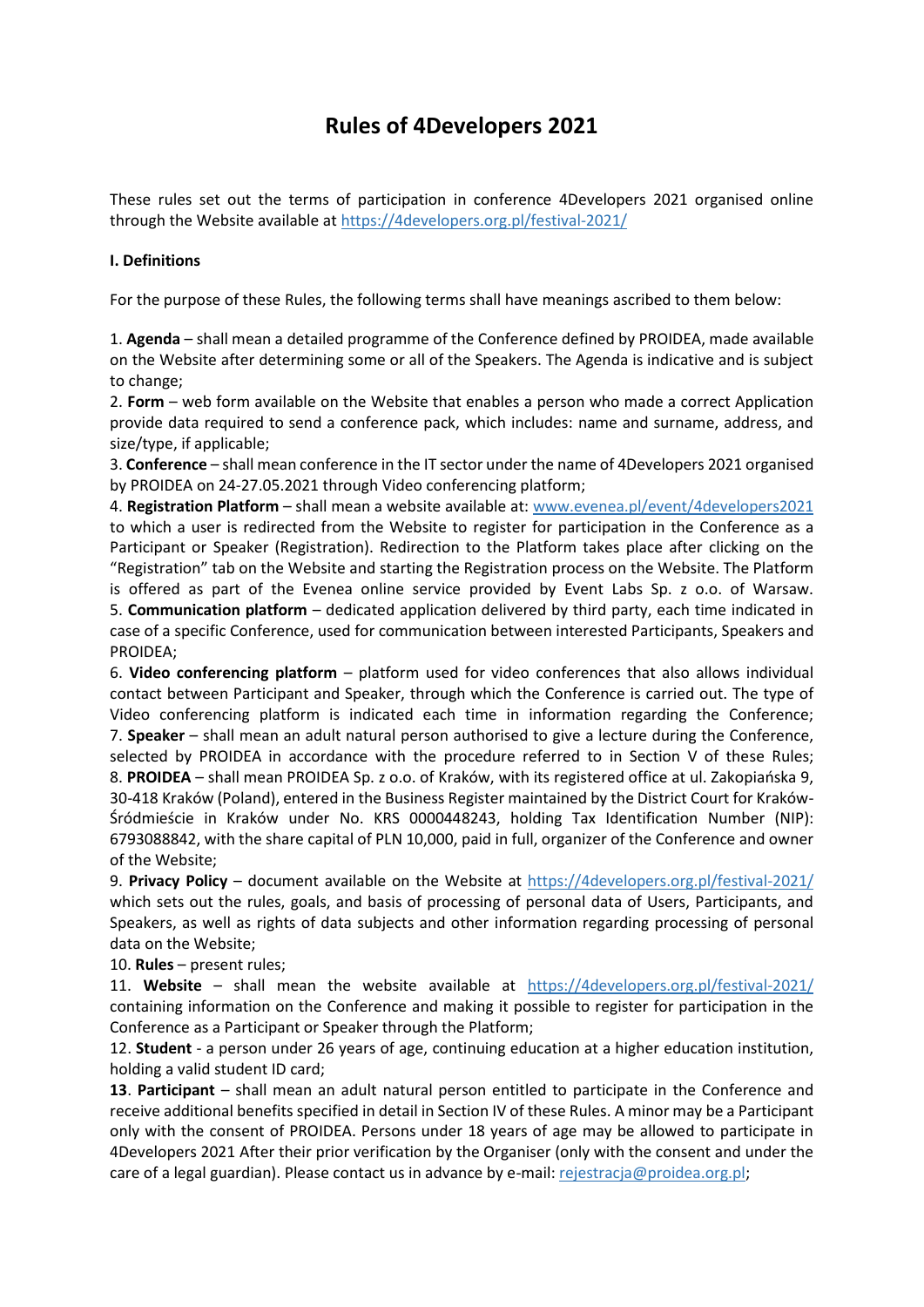**14**. **User** – shall mean an adult natural person using the Website; **15**. **Applicant** – natural person, legal person or organisational unit without legal entity, with legal capacity granted by regulations, submitting an Application on behalf of themselves or for a third party. **16**. **Application** – filling out the form available on the Platform, which enables providing data necessary to participate in the Conference and paying the fee for participation in the Conference.

# **II. General provisions**

1. These Rules set out the terms of using the Website, as well as detailed rights and obligations of PROIDEA, Participants, Users, and Speakers;

2. All rights to the name of the Website, its graphic and functional concept, as well as rights to all text and graphic elements used on the Website, with the exception of elements provided by third parties (in particular logotypes of partners, media partners, sponsors, partner conferences etc.), are held by PROIDEA and may be used only with the consent (under a license) granted by PROIDEA. 3. In matters related to the use of the Website or participation in the Conference, Users may contact PROIDEA by e-mail, to the following e-mail address: [aleksandra.mistak@proidea.org.pl.](mailto:aleksandra.mistak@proidea.org.pl) 4. Reading the Rules and Privacy Policy is essential to perform an Application, and thus to participate in the Conference;

5. Students, Users, Participants, Speakers, and PROIDEA are obliged to comply with these Rules; 6. Platform, Communication platform, and Video conferencing platform are collectively named in the Rules "Platforms".

# **III. Terms and conditions of using the Service and Platform.**

1. PROIDEA provides through the Website electronic services including:

- the possibility to read the information publicly available on the Website, in particular concerning the Conferences organised by PROIDEA,
- the possibility to submit an Application for the Conference,
- ordering conference materials.
- Reading the information publicly available on the Website, in particular concerning the Conferences and Schedule, is possible for every Internet user.

2. PROIDEA provides a service allowing to submit an Application by redirecting the User to the Platform, and service allowing to order conference materials by sending a form to servers of the Website.

3. Using the Website and Platform, as well as services and tools available through them require access to Internet and a device (personal computer, smartphone, tablet) equipped with an updated web browser. Using the Internet access may involve costs applied by User's Internet provider. 4. PROIDEA informs that normal course of the Conference requires stable and good quality Internet connection, thus is not responsible for low quality of Participants' and Speakers' connection that will impede or prevent participation in the Conference.

5. Using the Website and electronic services

available through it is not attached with security threats of User's ICT system other than usual threats resulting from using the Internet, such as computer viruses, malware, attacks by third parties aimed at breaking the security of User's or Website's ICT system in order to illegally obtain information, including personal data.

6. In order to ensure secure data transmission through the Website, PROIDEA shall apply technical and organizational measures corresponding with the level of risks related to the use of the Website. 7. In order to prevent threats, including threats listed in paragraph 6 above, it is advised that Users use antivirus software and similar software protecting from these threats.

8. Users shall not abuse the Website, in particular:

a) transmit any content that would cause disruption or overload of the Website or systems used by entities that participate, directly or indirectly, in the provision of services by electronic means;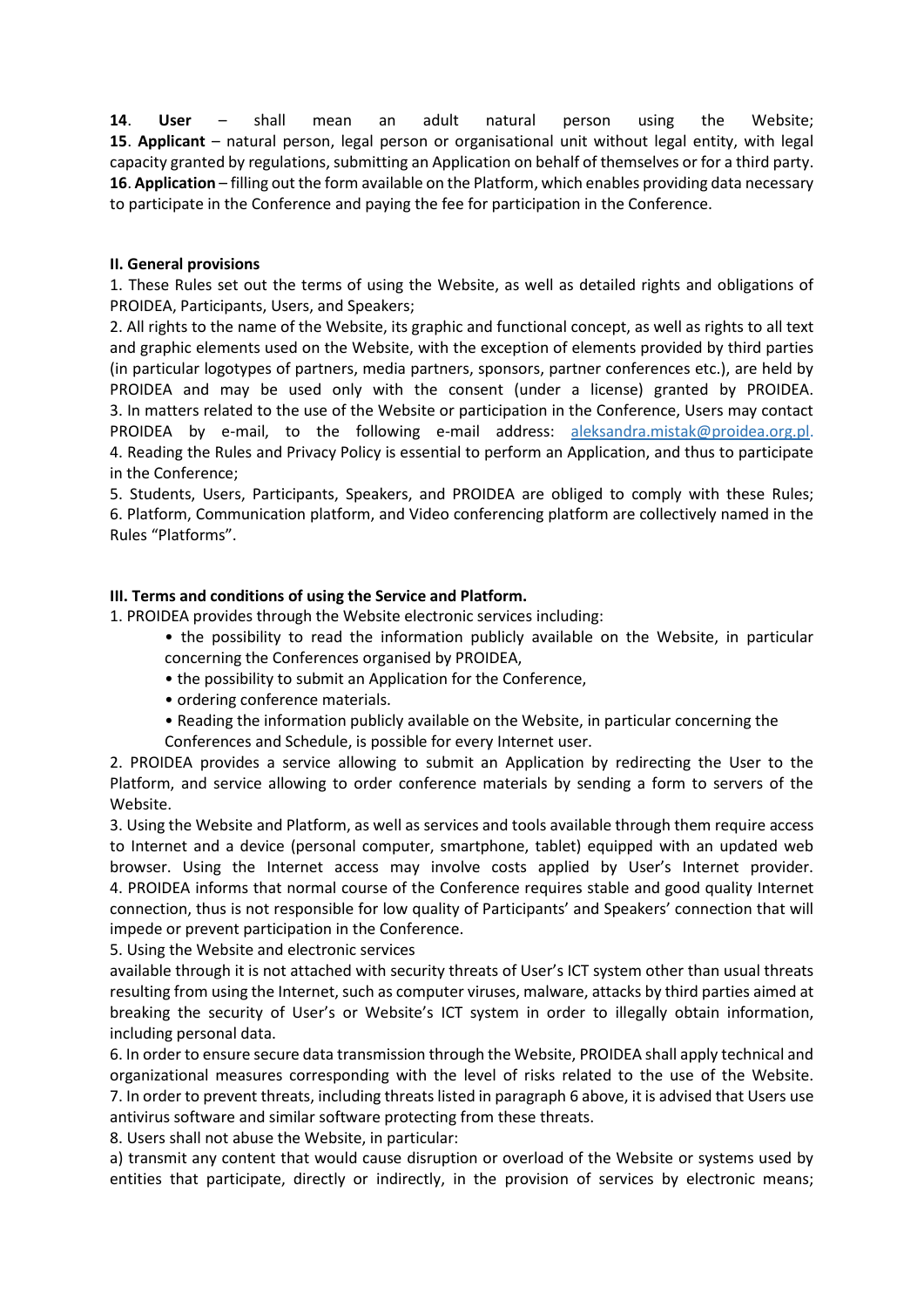b) transmit any content that could infringe on the personal rights of any third parties, or on any copyrights, intellectual property rights or business secrets, or that might in any other manner violate the law and order or be contrary to accepted principles of morality;

c) transmit any content containing computer viruses and other malicious software, such as worms, trojan horses, keyloggers or other;

d) transmit any content that would distribute unsolicited commercial information (SPAM) other illegal content – as well as transmit any other unlawful content.

# **IV. Participation in the Conference as a Participant.**

1. Application for participation in the Conference can be submitted at any time before the Conference starts.

2. Applicant acting for a third party should be authorized to provide PROIDEA with personal data of the submitted person in the extent required to submit a correct Application, and if needed to fill out the Form. Applicant is obliged to provide such person with Rules and Privacy Policy and ensure that the person has read them.

3. User acting on behalf of Applicant, who is a legal person or organisational unit without legal entity, with legal capacity granted by regulations, declares at the moment of submitting an Application that they are authorized to act on behalf of such Applicant, who is a legal person of organizational unit, and will provide appropriate authorization on demand of PROIDEA.

4. Application can be submitted by filling out and sending the application form available on the Platform and paying the fee.

5. In the registration form for Participants available on the Platform and the Website, the User shall provide the following data: **name** and **surname**; **e-mail address** (please provide your direct and up-todate e-mail address as the ticket and organisational information related to the conference, before party and after party will be sent to that e-mail address), **telephone number**; and optionally also the, where he or she learned about the Conference, what motivated him or her to participate in the Conference and other notes, **position in current job, years of experience,** as well as the following details for invoicing purposes: company name, address, postal code, city/town, optionally: tax identification number (NIP). Company name and tax identification number (NIP) shall be provided for the purposes of obtaining an invoice where the submitted request concerns a company (a legal person, an organisational unit with no legal personality but having legal capacity, a natural person conducting economic activity). In the registration form, the User may also provide a discount code (if the User has received any). If despite having a discount code the User does not provide it during the registration process, he or she shall loose the right to apply the discount and the registration shall proceed based on the price list referred to in Section IV.

6. If the Application is submitted by Applicant acting on behalf of third party, they should provide their data in the application form.

7. Before confirming and sending the application form for the Participant, the User is obliged to familiarize him or herself with the Regulations and Privacy Policy. By sending PROIDEA the filled out form, the User is entering a contract with PROIDEA to partake in the Conference.

8. Participation in the Conference as a Participant is subject to an admission fee. The cost of participation depends on the time of completing the registration form. The cost of participation is indicated in the Price list visible in the application form available on the Platform ("Price list"). 9. Cost indicated in the Price list concerns participation of one person in the Conference, according to the content of the Price list. Entitlement to discounts provided in the Price list (e.g. student ticket) can be verified by PROIDEA.

10. Verification of entitlement to a discount (e.g. student ticket) is based on giving the User, who submitted an Application with a discount, a deadline not shorter than 7 (seven) days to provide materials proving entitlement to a discount. In case of negative verification of entitlement or lack of contact from such User, PROIDEA is entitled to cancel the Application. Money paid for cancelled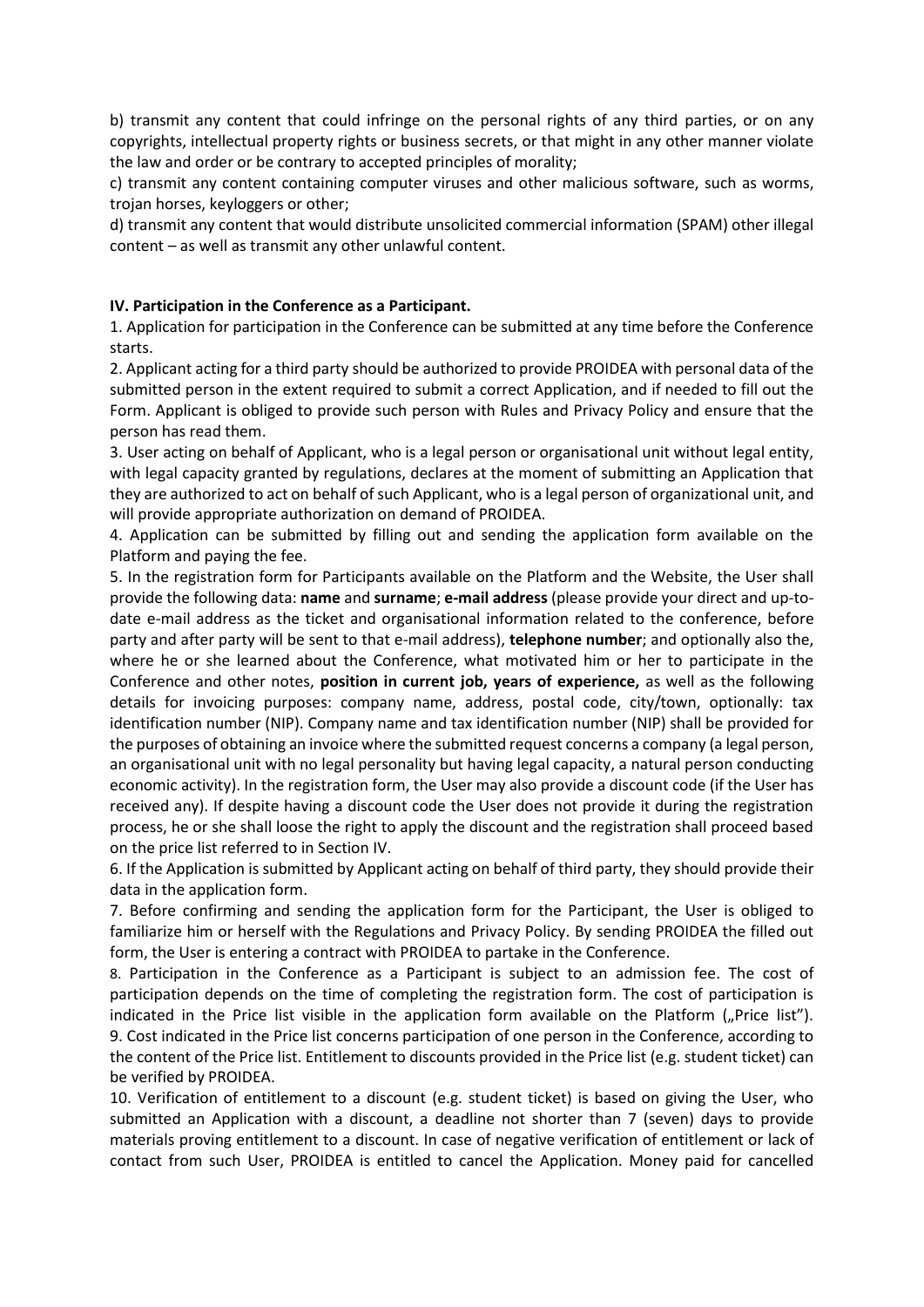Application will be returned in 14 days to an account, with which the payment was made. 11. Cost indicated in the Price list includes all the fees and taxes.

12. Payments for participation in the Conference may be made in Polish złoty.

13. It is possible to enter a promotional code (discount) in the application form. Lack of discount code during the registration results in loss of right to obtain a discount and registration is performed on payment terms indicated in the Price list.

14. These Rules provide for the following payment methods:

a. online payment: by payment card. This form of payment shall be processed by PayPal and Dotpay Sp. z o.o.

b. offline payment: payment by wire transfer according to data provided in an email sent to an address indicated while submitting the Application.

15. Failure to make the payment for participation in the Conference shall not constitute resignation from participation, and the User or persons registered for participation shall retain the right to participate in the Conference and PROIDEA shall retain the right to receive the relevant payment. 16. By submitting an Application, the Applicant submits to PROIDEA an offer of agreement for participation in the Conference.

17. Receiving by PROIDEA an offer described in the preceding paragraph is confirmed by sending an email validating the Application to an email address provided in the Application. The agreement for participation in the Conference between PROIDEA and Applicant is concluded at the moment of sending such message.

18. Upon the conclusion of agreement the person to whom the agreement is concluded obtains the status of a Participant, which enables them to participate online in every lecture listed on the Schedule. Participation in the Conference will be possible through Video conferencing platform available on the Website on one device only, after entering an access code, which was provided via email not later than one hour before the Conference starts, or immediately after registration in case of doing it during the Conference.

19. Direct communication between Participant and Speakers during the Conference will be possible through the Video conferencing platform.

20. A User who is a consumer (i.e. a natural person performing a legal action not related directly to his or her economic or professional activity, having full legal capacity [understood as being an adult who has not been legally incapacitated and may perform legal actions on his or her own behalf]), shall have the right to rescind the agreement with PROIDEA without incurring any costs and without stating any reason within 30 days from the date of entering into the agreement in accordance with Section IV.16. A statement of rescission of the agreement shall be made in writing. The User may use the form of the notice enclosed with these Rules (attachment number  $1 -$  [Agreement withdrawal form\).](https://4developers.org.pl/wp-content/uploads/2020/03/TEMPLATE-OF-THE-STATEMENT-OF-RESCISSION-OF-THE-AGREEMENT.pdf) 21. Regardless of the rights provided by generally applicable law, the User who paid the admission fee shall have the right to resign from participation in the Conference not later than by 24.04.2021 by sending PROIDEA a written statement of resignation by registered letter to PROIDEA's address or in digital form at email: [rejestracja@proidea.org.pl.](mailto:rejestracja@proidea.org.pl) In case of registered letter, deadline is considered kept if the letter was posted on the above date. In case of resignation described in this provision, PROIDEA will return the amount corresponding to the payment for participation in the Conference to the Participant. In the event of resignation referred to in this Section, PROIDEA shall refund the User for the amount equal to paid admission fee for the Conference. PROIDEA will make the best effort to return the Conference fee within 30 days from receiving the User's resignation. 22. Applicant acting on behalf of third party is authorized to submit resignation within the deadline stated in the preceding paragraph, on conditions specified in Art. 388 § 2 of the Civil Code. 23. PROIDEA shall allow changes to be made in the list of participants. Information on any change of Participants should be notified to PROIDEA not later than 5 days before the commencement of the conference. Any change of Participants shall require the User to fill in a new registration form and provide information on the change of Participants to the following e-mail address[:](mailto:rejestracja@proidea.org.pl) [rejestracja@proidea.org.pl,](mailto:rejestracja@proidea.org.pl) including the details of the persons concerned. In case of delivering the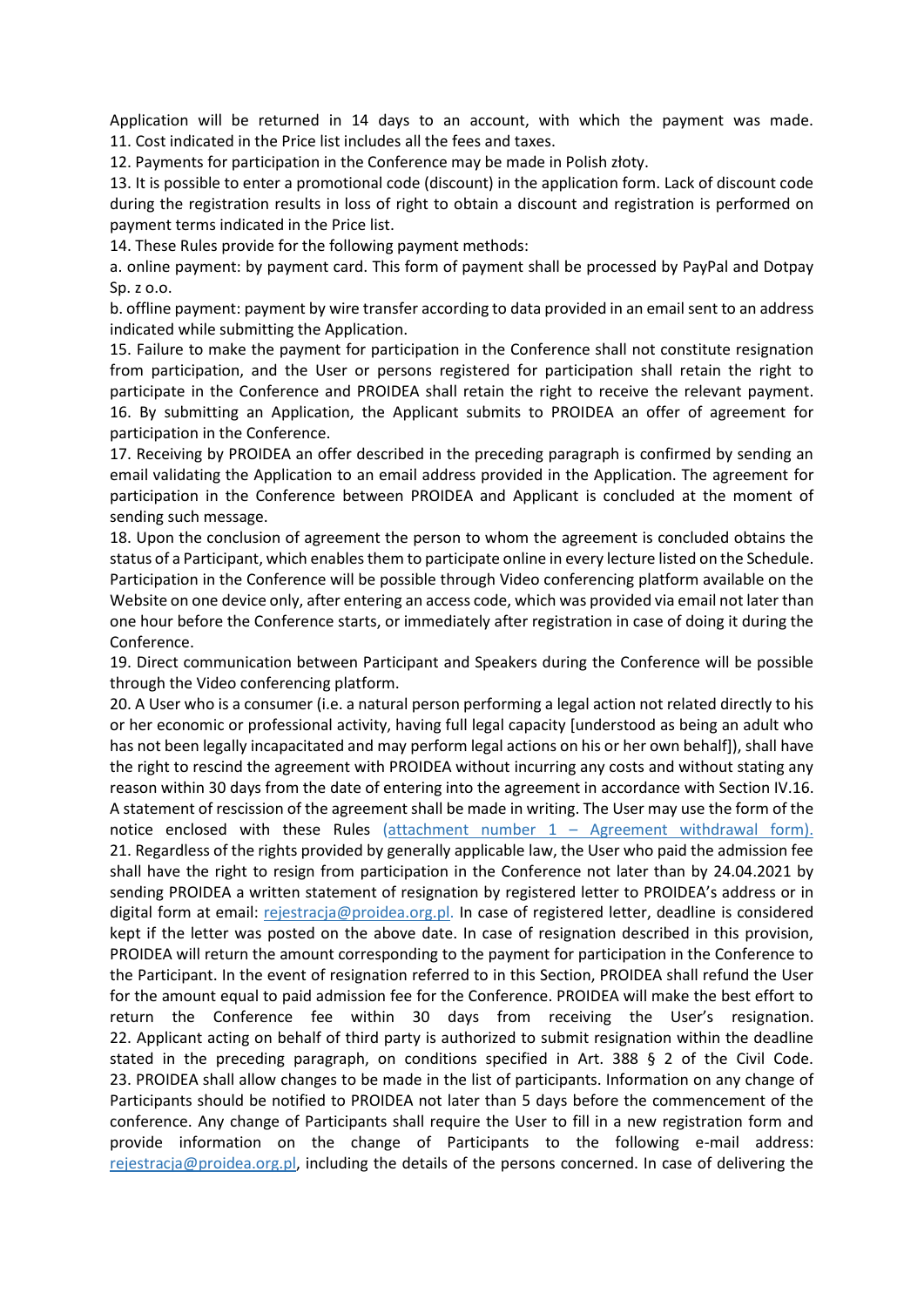conference pack before the change of the Participant, the Participant is responsible for delivering the pack to the person concerned.

24. Participant is entitled to receive a conference pack. The conference pack is delivered by registered mail to the Participant's address. In order to receive a conference pack, it is necessary to provide Participant's address in the Form.

24. As part of the Conference, competitions and other separately regulated activities may be held, in which Participant is entitled to participate based on a correct Appliaction. Participating in competitions or additional activities may require performing activities specified in their rules, including providing additional data.

# **V. Participation in the Conference as a Speaker.**

1. A User shall submit the request for participation in the Conference as a Speaker by completing the form which is available in the Service.

2. In the registration form, the User shall provide the following data: name and surname, e-mail address, telephone number, e-mail, country of residence, company name, position, short biography, type of session, name of the lecture, level of difficulty of presentation, abstract, duration. The User shall enclose a digital photograph with the form.

3. PROIDEA shall send a confirmation of receipt of a request to the e-mail address indicated by the User in the registration form for Speakers.

4. Participation in the Conference as a Speaker shall be subject to PROIDEA's review of the submitted request. The review of submitted requests and selection of Speakers shall be made by the Programme Board appointed by the PROIDEA. PROIDEA shall notify the User of the review result by e-mail. 5. As soon as the information about the positive evaluation of the Proposal is provided, the person whose presentation is subject to the Proposal obtains the status of a Speaker and an agreement is concluded between him and PROIDEA for a lecture at the Conference.

6. The Speaker is solely responsible for any content included in the presentation.

7. By submitting a request for participation, Users shall award PROIDEA a non- exclusive license to use the materials provided to PROIDEA in connection with participation in the Conference – abstracts in Polish and English, the presentation provided to PROIDEA, and the lectures given by the Speaker during the Conference. Speakers shall also consent to the use of their image ("Rights").

8. The Licence shall cover:

a) in respect of recording and reproduction – recording and reproduction of the Rights using any technique, including by printing, reprography, digital techniques, on all types of media, including on CDs and semi-conductor devices, as well as entering and loading the Rights in the memory of information and communication systems;

b) in respect of dissemination – leasing, lending and placing on the market of any media with recorded Rights;

c) in respect of dissemination otherwise than specified in item b above – making the Rights available in such a manner that any interested person can access the Rights at a place and time of their choice, displaying, broadcasting and rebroadcasting, both terrestrial and satellite, transferring the Rights by streaming, both live and on demand. The license shall be awarded subject to a positive review of the request in accordance with Section V.3. above. Speakers participating in the Conference shall also be required to register as Participants.

9. Speakers participating in the Conference shall also be required to register as Participants. The lecture will be delivered through Video conferencing platform.

10. The Speaker who has been approved by the Programme Board may be replaced by another Speaker, if such replacement Speaker represents the same company, presents the same material and the session has exactly the same technical or commercial profile and if such change is promptly notified to PROIDEA, not later than 14 days before the Conference.

11. PROIDEA shall have the right to refuse such a replacement if any of the above conditions is not met.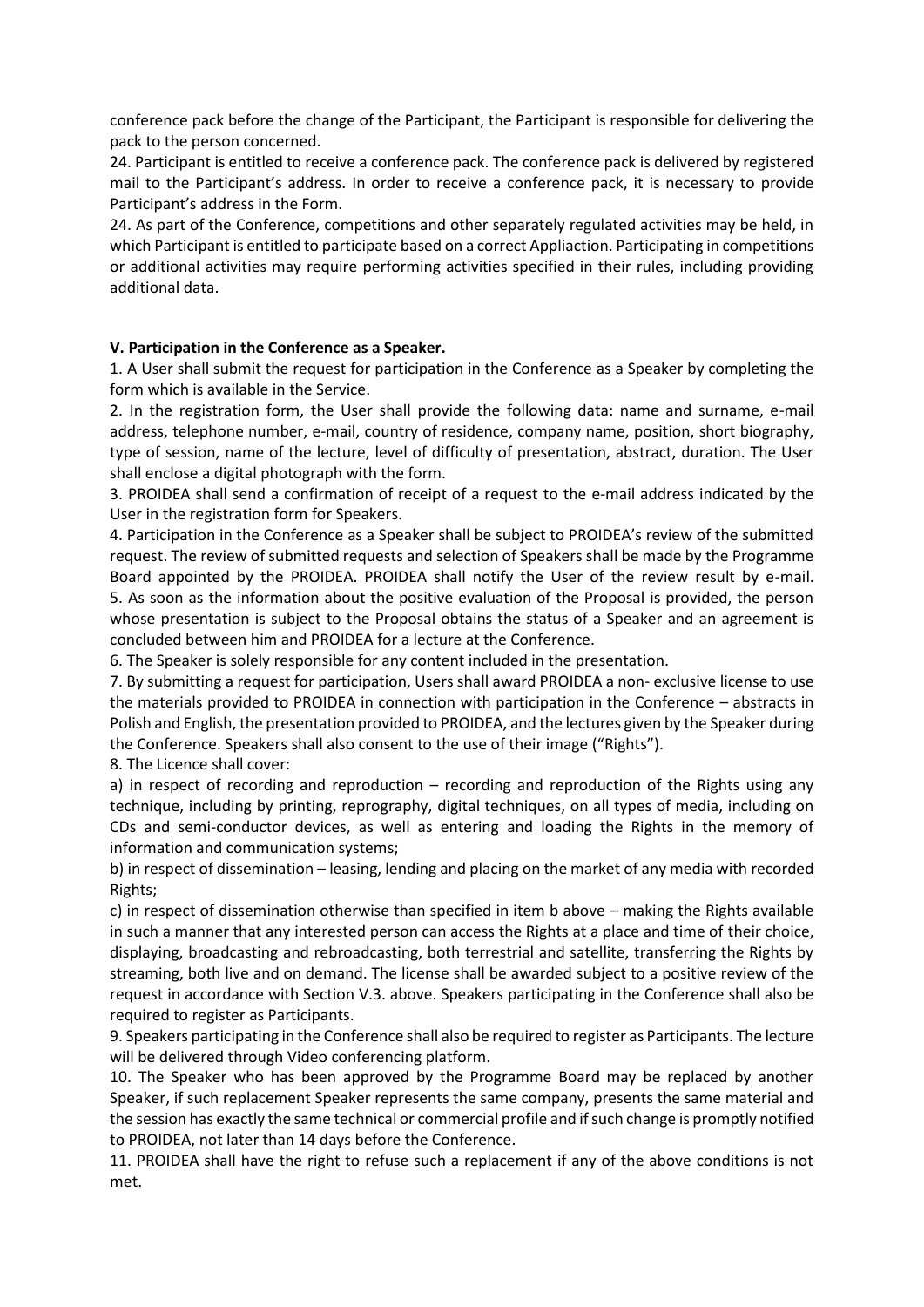#### **VI. Personal details.**

1. The entity acting as the Controller of personal data shall be PROIDEA Sp. z o.o. of Kraków, with its registered office at ul. Zakopiańska 9, 30-418 Kraków, entered in the Business Register maintained by the District Court for Kraków-Śródmieście in Kraków under No. KRS 0000448243, holding Tax Identification Number (NIP): 6793088842, with the share capital of PLN 10,000, paid in full.

2. PROIDEA shall process the personal data of Participants and Speakers in the scope and on the terms indicated below and specified in detail in the Privacy Policy.

## **VII. Complaints.**

1. The User may lodge complaints to the following e-mail address[: aleksandra.mistak@proidea.org.pl](mailto:aleksandra.mistak@proidea.org.pl) or [rejestracja@proidea.org.pl](mailto:rejestracja@proidea.org.pl) or in writing, to the registered address of PROIDEA. 2. A complaint concerning the Conference proceedings may be submitted within 14 days after the end of the Conference. A complaint shall be deemed to have been lodged on the date of receipt of such complaint by PROIDEA.

3. Complaints lodged after the lapse of the period specified in Section VII.2. shall not be recognised. 4. PROIDEA shall review any complaints within 14 days after the date of their submission. If PROIDEA does not reply to a complaint within the deadline specified above, it shall be deemed that the complaint was granted, i.e. PROIDEA considered the User's statement or request as justified.

#### **VIII. Order regulations.**

1. Conference Participants, Students and Speakers using the Platforms shall act in a way that does not pose a threat to the safety of other Participants, Students and Speakers, comply with the law and these Rules, as well as immediately follow the instructions of security Staff.

2. Conference Participants, Students and Speakers using the Platforms shall respect the rights and personal dignity of other Participants, Students and Speakers.

3. Participants, Students and Speakers shall be strictly prohibited from harassing other Participants and Speakers. Harassment shall be deemed as: offensive verbal comments on sex, gender, age, sexual orientation, disability, physical appearance, body size, race, ethnicity or religion, as well as intentional intimidation, persecution, improper physical contact and unwanted sexual attention. In addition, during the Conference it shall be prohibited to use words and symbols commonly recognised as prohibited, including rude language or expressions that may offend religious or ideological feelings, or implying discrimination.

4. Participants, Students and Speakers shall promptly notify PROIDEA of any instances of misconduct (in particular those indicated above) by other Participants or Speakers.

## **IX. Out-of-court dispute resolution.**

1. Any disputes that may arise between PROIDEA and a Participant who is a consumer (i.e. a natural person performing a legal action not related directly to his or her economic or professional activity, having full legal capacity [understood as being an adult who has not been legally incapacitated and may perform legal actions on his or her own behalf]), may be resolved by conciliation. For detailed information on the methods and access to forms of out-of-court dispute resolution, see: https://www.uokik.gov.pl/pozasadowe\_rozwiazywanie\_sporow\_konsumenckich.php

2. Detailed information on the possibility of having recourse to an out-of-court complaint and redress mechanism, out-of-court dispute resolution as well as the rules of using these procedures, is also available at the offices and on the websites of:

a. county (municipal) consumer ombudsmen;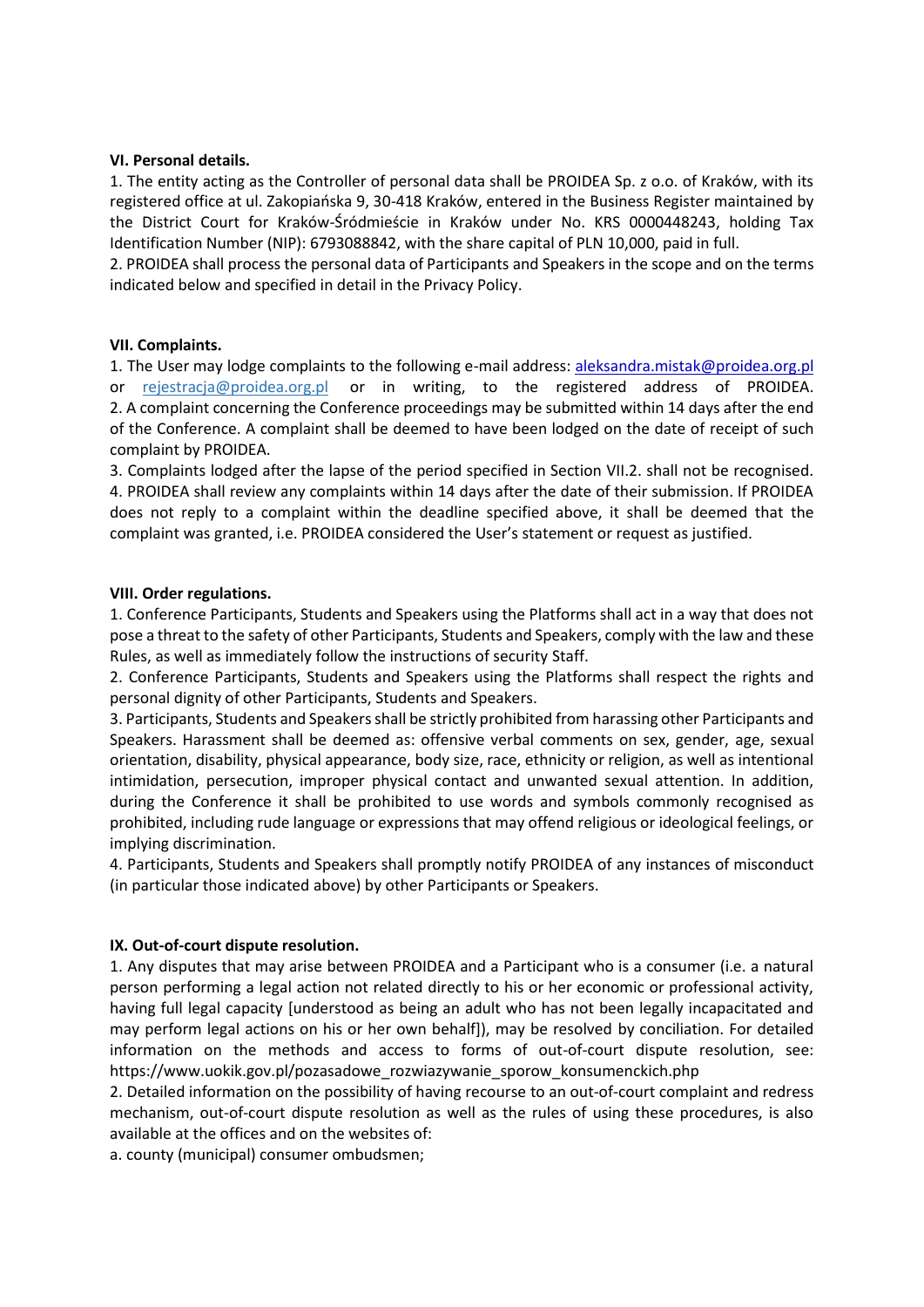b. social organisations whose statutory tasks include consumer protection (including the Polish Consumer Federation, Association of Polish Consumers). Advice is provided by the Polish Consumer Federation through a free helpline 800 007 707 and by the Association of Polish Consumers at [porady@dlakonsumentow.pl\)](mailto:porady@dlakonsumentow.pl)

c. Provincial Inspectorates of the Trade Inspection and on the following websites Internet of the Office of Competition and Consumer Protection:

d. http://www.uokik.gov.pl/sprawy\_indywidualne.php;

e. http://www.uokik.gov.pl/wazne\_adresy.php.

3. In the event of a dispute between PROIDEA and a Participant who is a consumer concerning the agreement on participation in the Conference, the consumer shall be entitled to having recourse to an out-of-court complaint and redress mechanism, including by filing a complaint in one of the official languages of the European Union, including Polish, through the EU ODR online platform available at: http://ec.europa.eu/consumers/odr/

4. A Participant who is a consumer has the right to apply to the Provincial Inspector of the Trade Inspection, pursuant to Art. 36 of the Act on Trade Inspection of 15 December 2000, for initiation of mediation proceedings regarding amicable settlement of the dispute between the consumer and PROIDEA. Information on the rules and procedure of the mediation conducted by the Provincial Inspector of the Trade Inspection is available at the offices and on the websites of individual Provincial Inspectorates of the Trade Inspection.

5. A Participant who is a consumer has the right to apply to the permanent consumer arbitration court referred to in Art. 37 of the Act on Trade Inspection of 15 December 2000, for resolution of the dispute arising under the concluded agreement.

# **X. Registering the course of the Conference**

1. During the Conference, PROIDEA and the Conference partners are authorized to save and distribute the proceedings of the Conference, both in audiovisual (for news purposes, interviews, as well as artistic purposes or music videos) and visual form (photographic and artistic) for purposes of documentation, as well as promotional purposes or advertising. For this reason, the image of a person at the conference may be saved without charge, and following this, may be disseminated for reasons mentioned above, at any time. This is a fact that the Participant agrees to upon entering Conference terrain.

2. PROIDEA would like you to keep in mind that the Conference will be filmed, photographed, transmitted and recorded on different audio-visual devices, as well as on radio devices, online and through other types of public transmission that falls under new technical recording methods.

## **XI. Final provisions**

1. Unless otherwise stated in these Rules, communication between PROIDEA and the User who submitted the registration form for a Participant or Speaker to PROIDEA will be carried out electronically, to the User's e-mail address indicated in the Registrartion Platform, and to the following PROIDEA's e-mail address: [aleksandra.mistak@proidea.org.pl](mailto:aleksandra.mistak@proidea.org.pl) or any other address in the proidea.org.pl domain.

2. Polish law is applicable for agreements based on these Rules. 3. The up-to-date Rules shall be published on the Website and sent, free of charge, to the Participant at his or her each request to the e-mail address indicated by the User. 4. PROIDEA reserves the right to change the date of the Conference or cancel it only in case of events beyond its control (state of emergency, natural disaster), which prevent the Conference from being held within the time specified in the Conference announcement posted on the Website. In case of change of the date of the Conference, Participants and Speakers have the right to withdraw from the